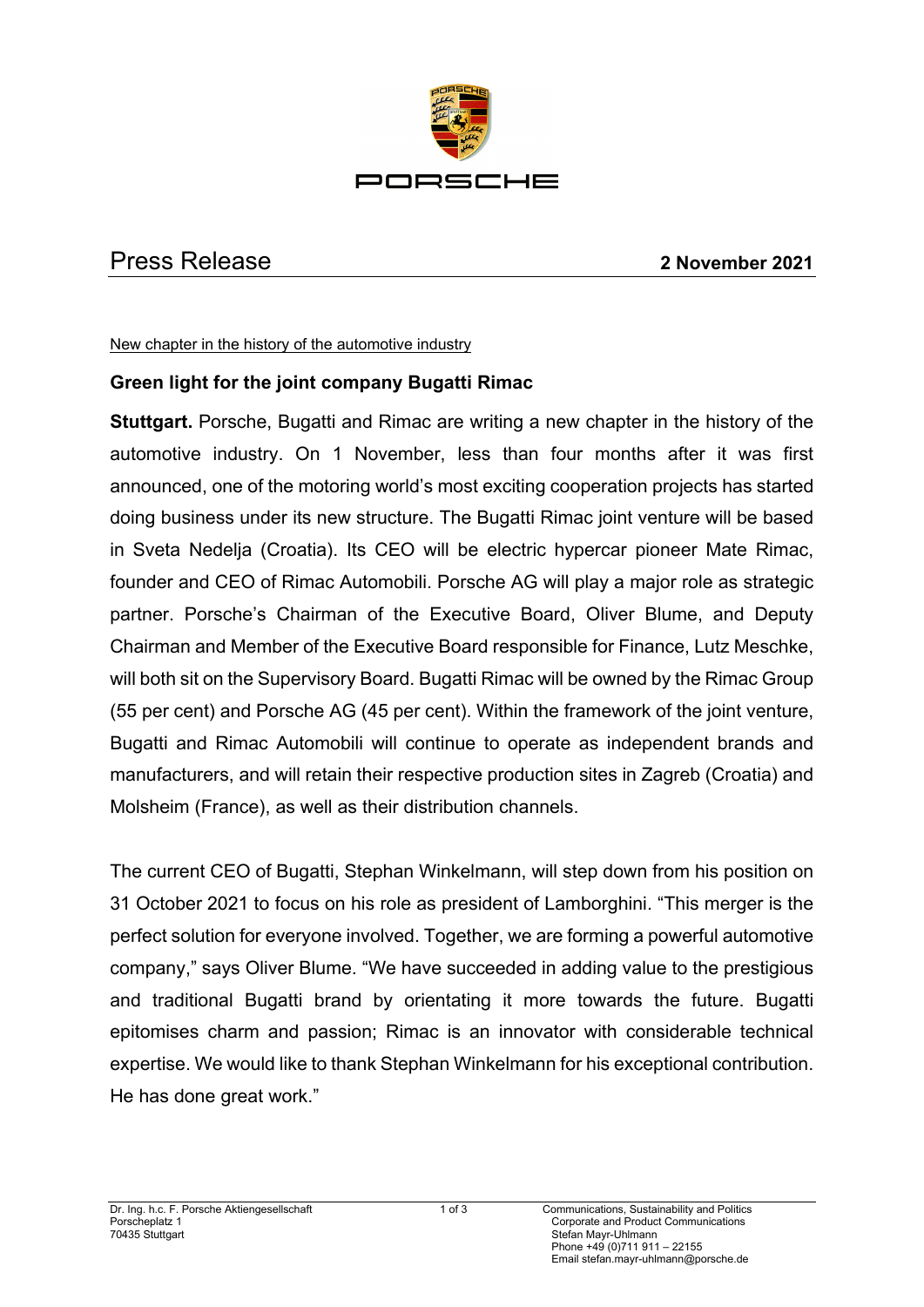In addition to Mate Rimac, the new management team includes former production manager and co-managing director of Bugatti Automobiles, Christophe Piochon. Piochon will become Chief Operating Officer of the joint company. Production will continue at the long-established site in Molsheim, Alsace, which is world-renowned for its perfectionism and excellence in design and craftsmanship. Larissa Fleischer will be Chief Financial Officer. She was most recently director of controlling at Porsche for digitalisation and the development of new business models. Emilio Scervo, previously chief engineer at McLaren, will take over the post of Chief Technology Officer. "I am convinced that in our management team we have brought together the perfect mix of experience and expertise, innovation and team spirit," says Lutz Meschke. "I am therefore extremely optimistic and, because the project is so close to my heart, I will continue to give it my full and fervent support."

Internally at Porsche, the joint venture was referred to as Operation Rush. "In keeping with the name, it all went extremely quickly," explains Meschke. Porsche became a stakeholder in Rimac back in 2018 and has steadily increased its involvement since. "Our strategic investment chain is now coming to a successful conclusion. To begin with, a great deal of convincing was necessary in many areas. The final job was to overcome the last organisational hurdles. The team in Zagreb, Molsheim, Wolfsburg and Stuttgart has worked extremely hard and will certainly lead the new company towards a bright future," says Meschke.

The launch of the Bugatti Rimac joint venture is another big step for future CEO Mate Rimac – just twelve years after his start-up was founded in a garage. "I am honored to be leading this new fusion and begin what will no doubt be a successful, revolutionary and exciting new chapter for everyone involved," says Mate Rimac. "It's difficult to find a better match than Rimac and Bugatti. Rimac's fast-paced operations and electrification skills are the perfect complement to Bugatti's exceptional heritage and craftmanship. Stay tuned for some truly extraordinary projects in the future."